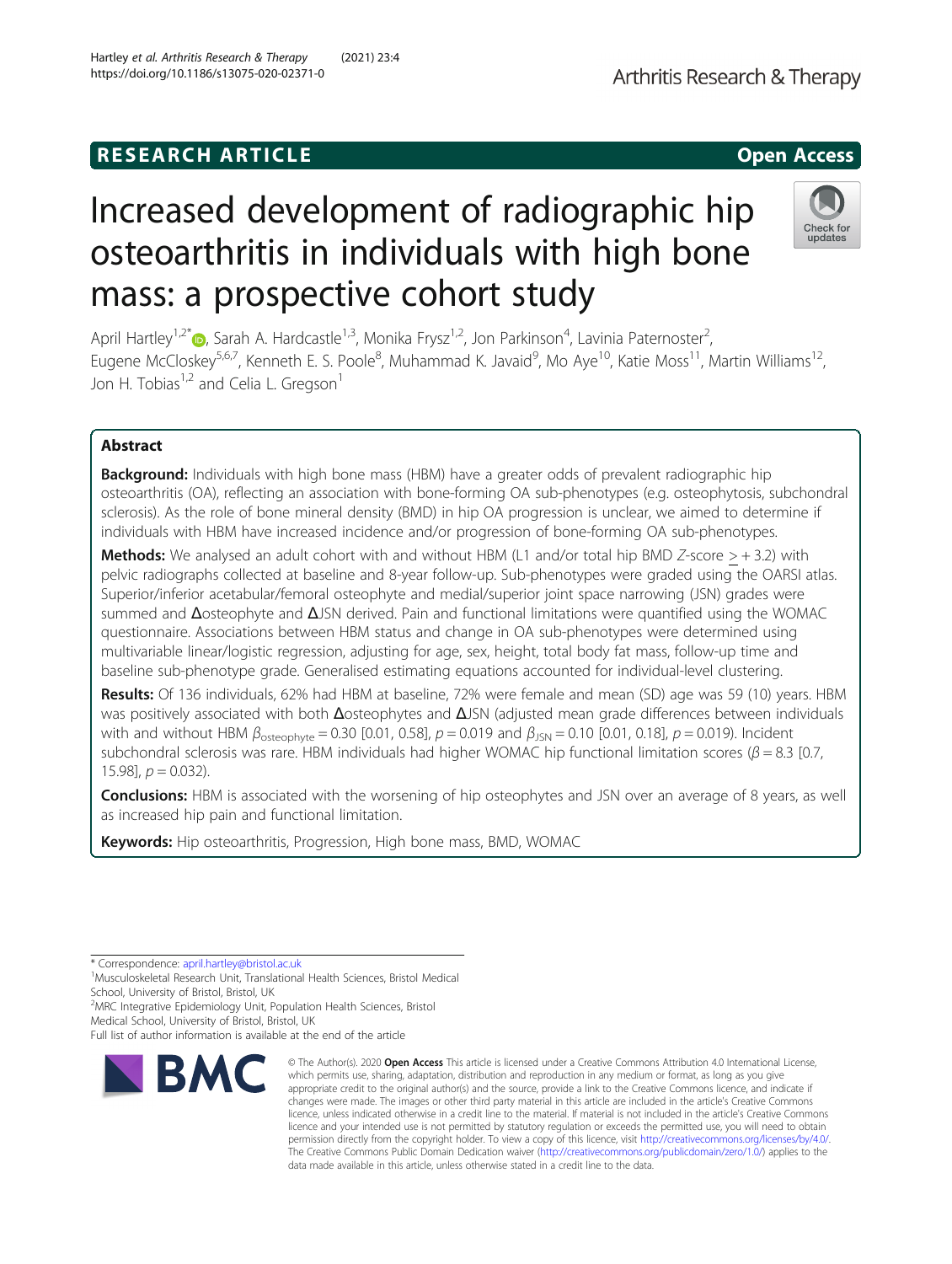#### Introduction

Osteoarthritis (OA) of the hip is highly prevalent, affecting approximately 1% of the worldwide population, significantly contributing to global disability [\[1](#page-10-0)]. Currently, no disease-modifying medications are available; therapy consists of pain management until severity warrants a total hip replacement (THR). Detection of risk factors for hip OA progression offers an opportunity to identify potential targets for the development of therapeutic interventions.

Higher bone mineral density (BMD) has been associated with prevalent hip OA in several case-control [\[2](#page-10-0), [3](#page-10-0)] and population-based studies [[4](#page-10-0)–[7\]](#page-10-0). However, such analyses are complicated as BMD is often measured at the hip and therefore it is hard to determine whether increased BMD is a cause, or feature, of hip OA [[4](#page-10-0)–[6,](#page-10-0) [8](#page-10-0)]. In men with discordant hip OA, Arokoski et al. found femoral neck (FN)-BMD to be 4% higher in the more severely affected hip, reflecting increased FN volume (measured by MRI) [\[9\]](#page-10-0). This may reflect a process known as buttressing, whereby osteophytes extend across the FN to artefactually increase measured BMD [[10](#page-10-0)]. However, Chaganti et al. identified a relationship between total hip (TH) cortical volumetric BMD (vBMD, measurement of which it not artefactually increased by bone size) and hip OA in 3886 men in the Study of Osteoporotic Fractures in Men (MrOS) [[5\]](#page-10-0). Moreover, lumbar spine (LS)- BMD can be artefactually elevated by the presence of spinal osteophytes, a feature of spinal OA [\[4](#page-10-0)–[6\]](#page-10-0). However, Nevitt et al. found that the relationship between LS-BMD and severe hip OA persisted despite adjustment for spinal osteophytes [\[4](#page-10-0)]. Furthermore, they found a relationship between calcaneal BMD and hip OA in over 4000 women from the Study of Osteoporotic Fractures (SOF), although of lower magnitude than seen for TH-BMD [[4](#page-10-0)].

More recently, in a unique population of individuals with high bone mass (HBM), Hardcastle et al. reported those with HBM to have an increased odds of hip OA, reflecting a greater odds of osteophytosis but not joint space narrowing (JSN) [\[10\]](#page-10-0). HBM in index cases was defined as a TH or LS-BMD Z-score of at least + 3.2, with a Z-score of at least  $+1.2$  at the other site, identifying a generalised high BMD phenotype [\[11](#page-10-0)]. Genetic analysis of HBM individuals suggests that the HBM phenotype is at least in part determined by the polygenic inheritance of multiple BMD-associated loci [\[12](#page-10-0)]; thus, the temporal relationship is suggestive of a causal pathway between generalised high BMD and prevalent hip OA.

Fewer longitudinal analyses have addressed the relationship between BMD and the *incidence* and/or *pro*gression of hip OA. In the Johnston County OA project (JoCo) studying 928 older adults over median 6.5 years, although BMD did not predict incident radiographic hip OA, it was inversely associated with incident symptomatic radiographic hip OA [[13\]](#page-10-0). Furthermore, Bergink et al. identified an increased odds of both hip OA incidence and progression in those in the highest quartile of FN-BMD compared to the lowest quartile [\[14](#page-10-0)], whilst Hochberg et al. identified a dose-response relationship between both forearm and FN-BMD and the incidence of hip OA in SOF [\[15\]](#page-10-0).

We aimed to determine the role of high BMD in hip OA by examining whether HBM individuals also have an increased odds of hip OA incidence and/or progression, using 8-year follow-up data collected in this unique cohort. We further aimed to determine the relationship between HBM and clinical features of OA, namely pain and functional limitations.

#### Methods

#### The high bone mass study

Participants were recruited as part of the UK-based HBM study. Index cases were initially identified by screening routine clinical National Health Service (NHS) dual-energy X-ray absorptiometry (DXA) databases (254, 736 DXA scans from seven UK hospitals) for individuals who had had T and/or Z-scores  $> +4$ . All 1290 DXA images were inspected by trained clinicians to exclude scans with artefactual elevations of DXA BMD (e.g. degenerative disease, OA, surgical/malignant artefacts). Full details of DXA database screening and participant recruitment have been published [\[11](#page-10-0)]. Generalised HBM was defined as a L1 or TH-BMD Z-score  $> +3.2$  with a Z-score  $> + 1.2$  at the other skeletal site. A  $+ 3.2$  threshold was consistent with the only published precedent for identifying HBM using DXA [[16\]](#page-10-0) and most appropriately differentiated generalised HBM from artefact [[11\]](#page-10-0). The use of Z-score, rather than T-score, limited age bias [\[11](#page-10-0)]. Index cases passed on invitations to first-degree relatives and spouses/partners who underwent the same assessments. HBM in spouses was defined as per index cases. In first-degree relatives, HBM was defined as summed L1 plus TH  $Z$ -score  $> +3.2$ , as this identified relatives with BMD overlapping the index case BMD distribution [[11\]](#page-10-0). Participants who were aged  $\langle 18,$  pregnant or unable to give written informed consent were excluded. Baseline recruitment of 363 adults (237 [65%] with HBM) ran between 2005 and 2010 across seven NHS centres (which participated in follow-up). Two hundred seven (57%) were alive and contactable in 2016; 149 (72%) of whom completed a postal questionnaire and attended for follow-up hip radiographs between 2017 and 2018 (Fig. [1\)](#page-2-0).

#### Assessment of BMD

DXA scans were performed of the TH and LS at baseline and, after 8 years follow-up, of the TH, LS and total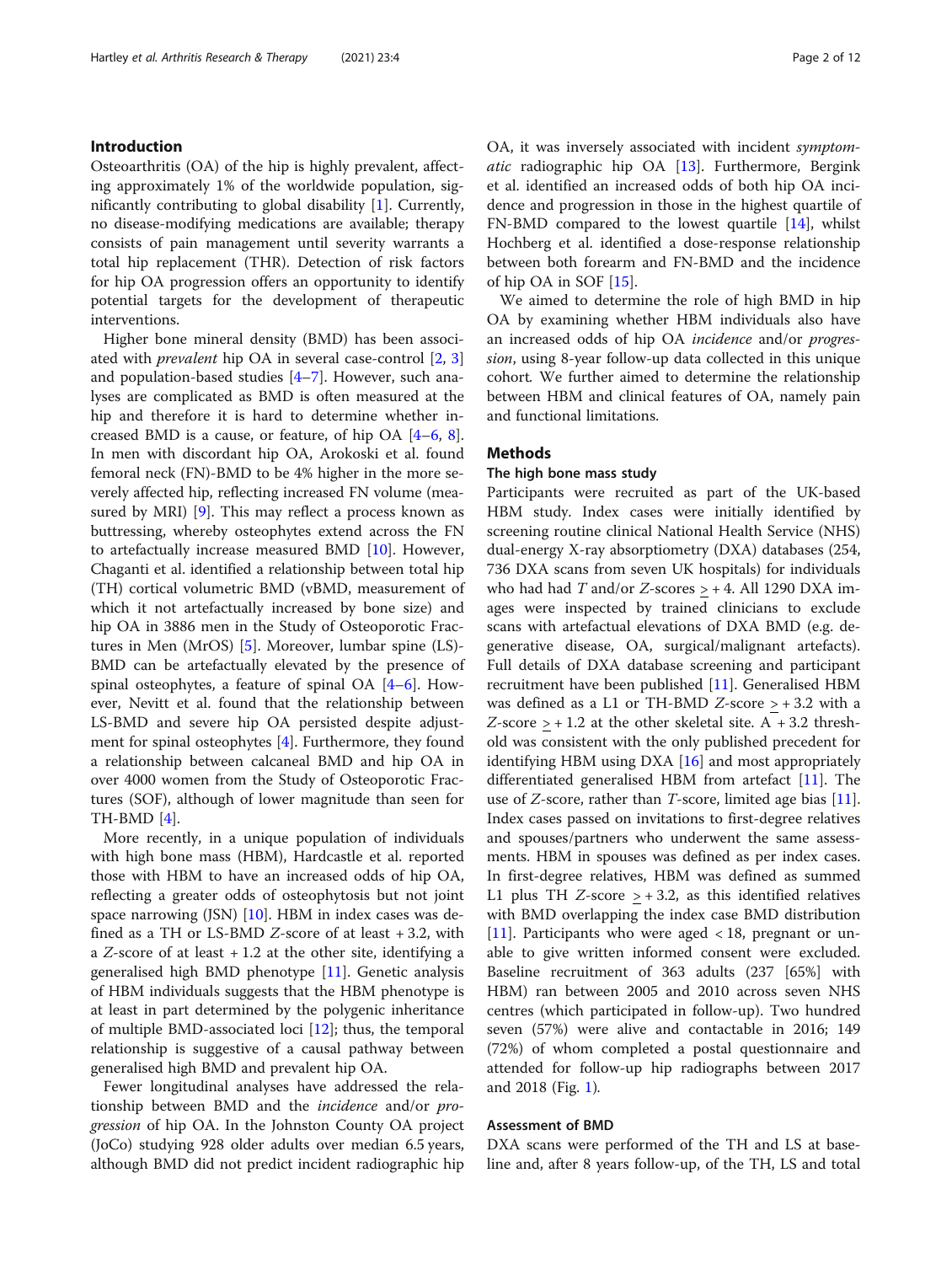<span id="page-2-0"></span>

body (TB) using standard protocols at each assessment centre. All but five (97%) participants re-attended their original centre, limiting measurement error due to differential procedures. DXA scans were performed on Hologic scanners in Bath, Bristol, Sheffield and St George's London and GE Lunar scanners in Cambridge and Hull. Known differences in calibration exist between Hologic and Lunar [[17,](#page-10-0) [18\]](#page-10-0). We limited systematic bias by converting TH and LS-BMD measures to standardised BMD (sBMD) [[18,](#page-10-0) [19](#page-10-0)]. All images were visually

inspected for positioning and metal artefacts (e.g. hip prosthesis).

#### Assessment of radiographic OA

Standing anteroposterior (AP) pelvic X-rays were performed at baseline and follow-up using standard protocols at each centre. To limit observer bias, all radiographs were pooled for analysis, with the reader blinded to HBM status, demographics and timepoint. Radiographs were graded for semi-quantitative OA sub-

**Table 1** Variables generated by Croft scoring and the OARSI atlas, with additional derived variables

| Variable                        | Grading | Variable used in the analysis                                                                                                                            |  |  |  |
|---------------------------------|---------|----------------------------------------------------------------------------------------------------------------------------------------------------------|--|--|--|
| Osteoarthritis (Croft<br>score) | $0 - 5$ | Progressive OA: Croft score $> 3$ at baseline and an increase in score at follow-up<br>Incident OA: Croft score $<$ 3 at baseline and $>$ 3 at follow-up |  |  |  |
| Osteophytes                     |         | Change in osteophyte score: sum of all semi-quantitative osteophyte grades at follow-up minus their sum at                                               |  |  |  |
| Superior femoral                | $0 - 3$ | baseline                                                                                                                                                 |  |  |  |
| inferior femoral                | $0 - 3$ |                                                                                                                                                          |  |  |  |
| Superior acetabular             | $0 - 3$ |                                                                                                                                                          |  |  |  |
| inferior acetabular             | 0, 1    |                                                                                                                                                          |  |  |  |
| JSN                             |         | Change in JSN score: sum of both superior and medial semi-quantitative JSN grades at follow-up minus this sum                                            |  |  |  |
| Superior                        | $0 - 3$ | at baseline                                                                                                                                              |  |  |  |
| Medial                          | $0 - 3$ |                                                                                                                                                          |  |  |  |

Abbreviations: OARSI Osteoarthritis Research Society International, JSN joint space narrowing, mJSW medial minimal joint space width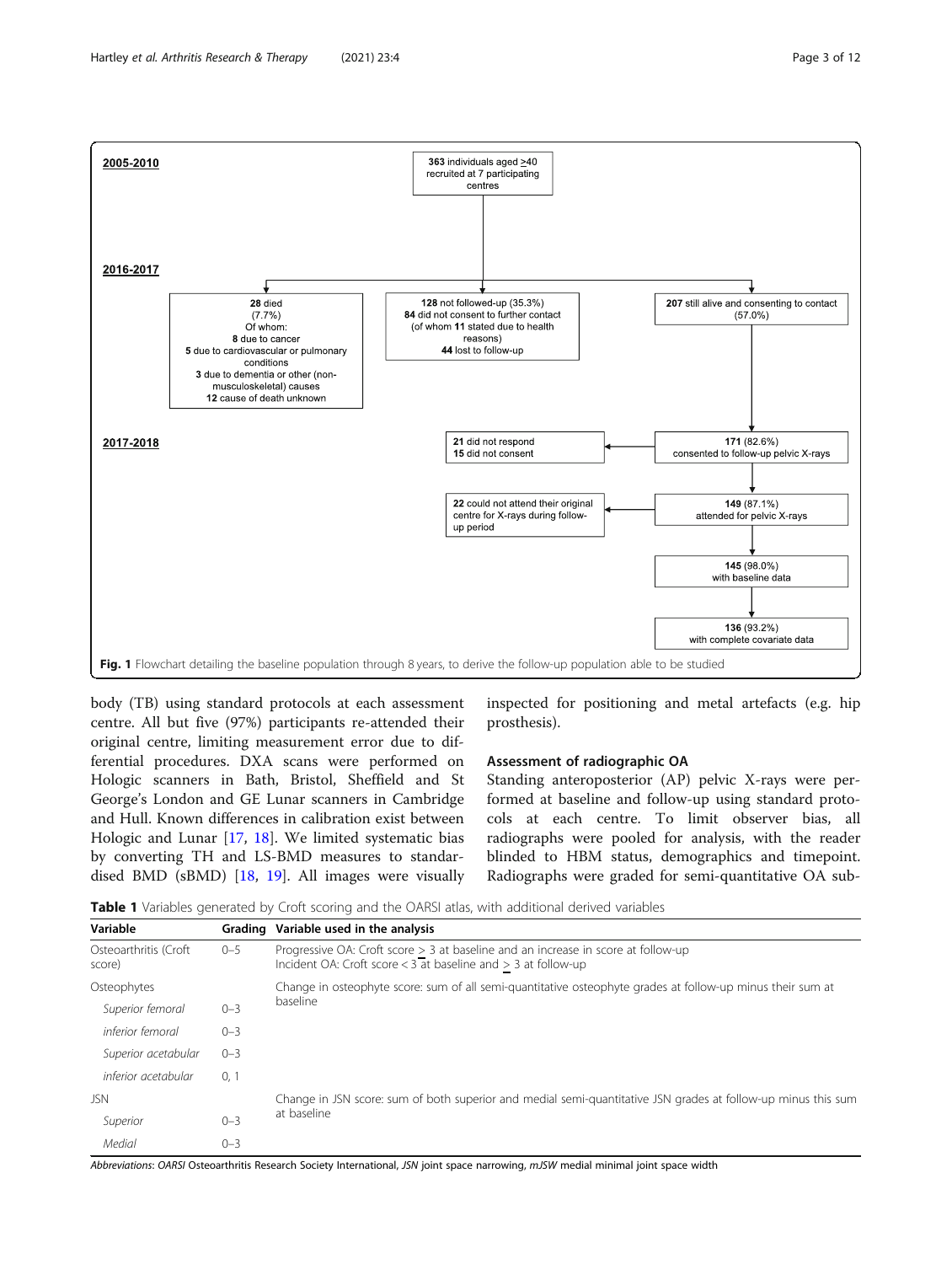phenotypes (osteophytes and JSN, graded 0–3) and subchondral sclerosis (graded as present or absent) using the OARSI atlas [\[20](#page-10-0)]. The presence or absence of subchondral cysts was also evaluated. Overall OA was graded using Croft scoring [\[21](#page-10-0)]. Generated and derived progression variables are summarised in Table [1](#page-2-0). Radio-graphs, viewed in open source ImageJ software [\[22](#page-10-0)], were inspected for poor image quality, rotation and/or tilt. All readings were performed by one assessor (AH) after focussed radiological training with a musculoskeletal radiologist (MW) and rheumatologist (SAH). A random selection of 72 hips (20%) were regraded to determine intra-rater reliability and graded by a second reader (SAH) to determine inter-rater reliability.

#### Assessment of clinical OA

Hip pain and limitation of function were assessed by postal questionnaire at 8-year follow-up. To limit non-response bias, the questionnaire was resent if not returned within 3 weeks. If still unreturned after a further 2 weeks, a reminder telephone call was made. The postal questionnaire included the short version WOMAC function scale [[23](#page-10-0), [24](#page-10-0)], which limited participant burden. The pain subscale (five questions relating to pain walking on a flat surface, ascending/ descending stairs, at night, sitting or lying and standing upright) and function (seven questions relating to difficulty ascending stairs, rising from sitting, walking on flat, getting in/out of a car, putting on socks/ stockings, rising from bed and sitting) each had five possible responses (none, mild, moderate, severe, extreme) scored 0–4, respectively. Missing values for pain or function questions were mean-imputed if a participant was missing one question on the pain scale and < 3 on the function scale. Average scores were calculated for each subscale and scaled to give a score ranging from 0 to 100, with 0 representing no pain or functional limitation [\[25](#page-10-0)].

#### Covariate data

At baseline, structured interviews and clinical examination determined participant characteristics including age and standing height. Total body fat mass (TBFM) was assessed by TB DXA scan. Baseline menopausal status, alcohol consumption and history of hormone replacement therapy (HRT) use and smoking were determined by researcher-administered questionnaires. Baseline physical activity levels were determined using the International Physical Activity Questionnaire sent by post [\[26](#page-10-0)–[28\]](#page-10-0). Menopausal status, history of smoking and highest educational status were determined by postal questionnaire at follow-up.

#### Statistical analysis

Associations between HBM status and OA incidence were determined by multivariable logistic regression. We included all hips to increase sample size and thus statistical power, using generalised estimating equations (GEE), which account for correlation between hips from the same individual and produce unbiased estimates in analyses of clustered data [\[29](#page-10-0)]. This analysis was restricted to hips with a Croft score < 3 at baseline.

Associations concerning change in osteophytes and JSN (continuous variables) were determined by multivariable GEE linear regression with robust standard errors to account for any non-normal distributions in outcome variables [\[30,](#page-10-0) [31\]](#page-10-0). Betas from analysis of continuous variables represent the difference in mean outcome between those with and without HBM (e.g. a beta of 1 for change in osteophyte score represents a 1-point greater increase in osteophyte score in HBM individuals). Osteophyte and/or JSN scores of 0 at baseline were included in analyses of change in osteophytes and JSN, optimising sample size. Analyses were initially performed unadjusted (model 1) and then adjusted for age, sex and time between radiographs (and baseline sub-phenotype score for continuous outcomes) (model 2). Our previous analyses found HBM to be associated with increased TBFM, with evidence suggesting this is a consequence rather than a cause of HBM [\[32](#page-10-0)]. Therefore, adiposity, hypothesised to be on the causal pathway in these analyses, was adjusted for as TBFM in model 3 along with height, to investigate a possible mediating effect of adiposity. Analyses were restricted to individuals with complete data for model 3. Statistical analysis was performed in Stata version 15 (Statacorp, USA) and R version 3.5.1.

#### Sensitivity analyses

Joints with THR were excluded from the main analyses; however, as THR may have been performed due to severe OA, those with a baseline Croft score < 3 and THR at follow-up were coded as incident OA cases, if they had stated that their THR was performed due to 'arthritis'  $(n = 4)$ . Two individuals without OA at baseline, who had a THR at follow-up due to fracture, were coded as having no incident OA. A person-level analysis, using the sum of the osteophyte and the sum of the JSN scores for the two hips, used GEE to account for correlation within families. Incident OA in person-level analyses represents incident OA in either hip. A model adjusting for metal artefacts on DXA images, analyses removing individuals with DXA positioning errors potentially leading to under-measurement of TBFM (10 hips) and analyses removing individuals who visited a different study site for follow-up (10 hips) were all performed. To check that associations between HBM and change in OA sub-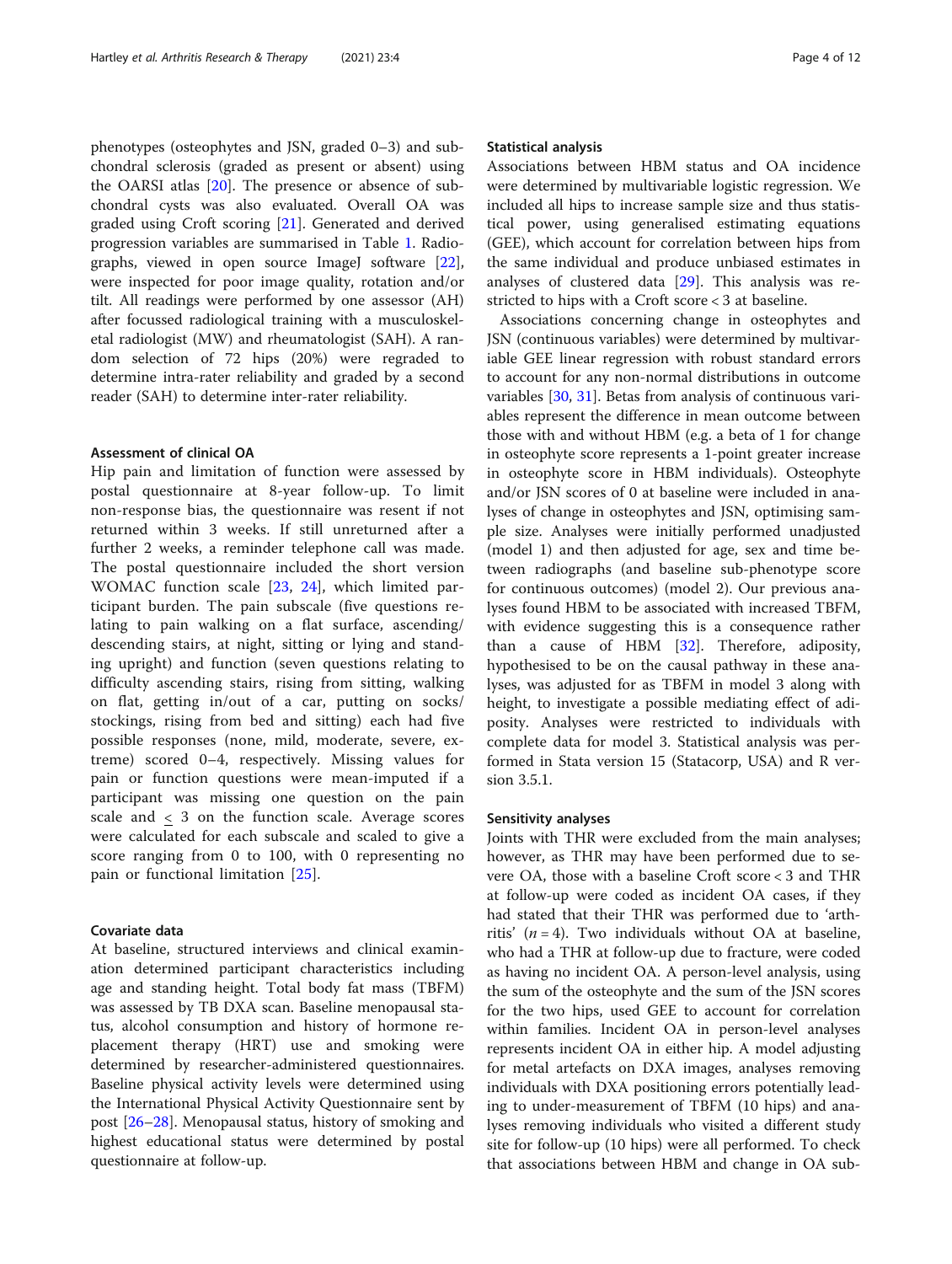phenotypes were not explained by bone size, we performed an additional analysis adjusting for the FN area (measured at follow-up). Finally, to check if conclusions were valid despite skewed continuous outcomes, all linear analyses were repeated using a Poisson model.

#### Results

#### Characteristics of the study population

Follow-up radiographic and covariate data were available for 136 individuals, with 62% having HBM (index cases or relatives with HBM). The proportion of individuals with HBM did not differ between the populations with and without follow-up data. Those with follow-up data were younger, were less likely to have had hip OA at baseline, to have ever smoked, to be postmenopausal, but were more physically active (Supplementary Table [1](#page-9-0)). Mean follow-up time for those with complete data was 8.2 (SD 1.0) years and did not differ between those with and without HBM (Table 2). HBM cases were more commonly female (85 vs 50%), with a trend towards a higher proportion of postmenopausal women. HBM individuals had greater baseline BMD (mean TH-BMD

#### Repeatability of radiographic OA variables

Weighted intra-rater kappa statistics for the Croft score and all osteophyte (except inferior acetabular) were > 0.7. The intra-rater reliability kappa for inferior acetabular osteophytes was 0.49, for medial JSN was 0.66 and for superior JSN was 0.49. AH observed no acetabular sclerosis or subchondral cysts. Intra-rater reliability for femoral sclerosis was perfect. Inter-rater weighted kappas for the Croft score and all osteophyte grades (except inferior acetabular) were > 0.6, representing substantial agreement  $[33]$ . The inter-rater kappa for inferior acetabular osteophytes was 0.38, with kappas of 0.48 for medial JSN and 0.39 for superior JSN. There was disagreement on the one observed case of femoral sclerosis and the one case of subchondral cysts, so these variables were excluded from analyses.

Table 2 Characteristics of the study population, constituting individuals with and without HBM, who were followed up at 8 years

|                                                  | All, $N = 136$ | HBM, $N = 86$ | Relatives without HBM, $N = 50$ | p value for difference |  |  |  |  |
|--------------------------------------------------|----------------|---------------|---------------------------------|------------------------|--|--|--|--|
|                                                  | N(%)           |               |                                 |                        |  |  |  |  |
| Female gender                                    | 98 (72.1)      | 73 (84.9)     | 25 (50.0)                       | < 0.001                |  |  |  |  |
| Postmenopausal <sup>b</sup>                      | 75 (76.5)      | 59 (80.8)     | 16 (64.0)                       | 0.087                  |  |  |  |  |
| Menopause transition during the follow-up period | 11(11.2)       | 6(8.2)        | 5(20.0)                         | 0.177                  |  |  |  |  |
| History of HRT use <sup>t</sup>                  | 49 (50.0)      | 39 (53.4)     | 10(40.0)                        | 0.508                  |  |  |  |  |
| History of smoking <sup>f</sup>                  | 66 (48.9)      | 42 (49.4)     | 24 (48.0)                       | 0.874                  |  |  |  |  |
| Physical activity category <sup>b</sup>          |                |               |                                 |                        |  |  |  |  |
| Low                                              | 14(10.7)       | 9(11.0)       | 5(10.2)                         |                        |  |  |  |  |
| Medium                                           | 46 (35.1)      | 26 (31.7)     | 20 (40.8)                       | 0.567                  |  |  |  |  |
| High                                             | 71 (54.2)      | 47 (57.3)     | 24 (49.0)                       |                        |  |  |  |  |
| Education category <sup>†</sup>                  |                |               |                                 |                        |  |  |  |  |
| Up to GCSE/O level                               | 55 (42.0)      | 42 (50.0)     | 13(27.7)                        |                        |  |  |  |  |
| A level or equivalent                            | 26 (19.9)      | 17 (20.2)     | 9(19.2)                         | 0.019                  |  |  |  |  |
| Degree or equivalent                             | 50 (38.2)      | 25 (29.8)     | 25 (53.2)                       |                        |  |  |  |  |
|                                                  | Mean (SD)      |               |                                 |                        |  |  |  |  |
| Age, years <sup>b</sup>                          | 59.2 (10.2)    | 60.2(9.9)     | 57.5 (10.6)                     | 0.136                  |  |  |  |  |
| Height, cm <sup>b</sup>                          | 167.8 (9.6)    | 166.1(8.4)    | 170.8 (10.8)                    | 0.005                  |  |  |  |  |
| Weight, kgb                                      | 81.5 (17.0)    | 82.1 (16.0)   | 80.6 (18.7)                     | 0.619                  |  |  |  |  |
| BMI (kg/m <sup>2)b</sup>                         | 28.9(5.5)      | 29.8 (5.6)    | 27.5(5.1)                       | 0.017                  |  |  |  |  |
| $TBFM$ $(kq)^{t}$                                | 31.6 (10.6)    | 33.0 (10.9)   | 29.1 (9.5)                      | 0.035                  |  |  |  |  |
| TH-BMD, g/cm <sup>2 b</sup>                      | 1.143(0.182)   | 1.242 (0.129) | 0.976(0.131)                    | < 0.001                |  |  |  |  |
| L1-BMD, g/cm <sup>2 b</sup>                      | 1.255(0.215)   | 1.377 (0.149) | 1.049(0.141)                    | < 0.001                |  |  |  |  |
| Follow-up time, years                            | 8.2(1.0)       | 8.2(0.7)      | 8.2 (1.4)                       | 0.817                  |  |  |  |  |

Abbreviations: HBM high bone mass, HRT hormone replacement therapy, BMI body mass index, TBFM total body fat mass, TH-BMD total hip bone mineral density Assessed at baseline

f Assessed as follow-up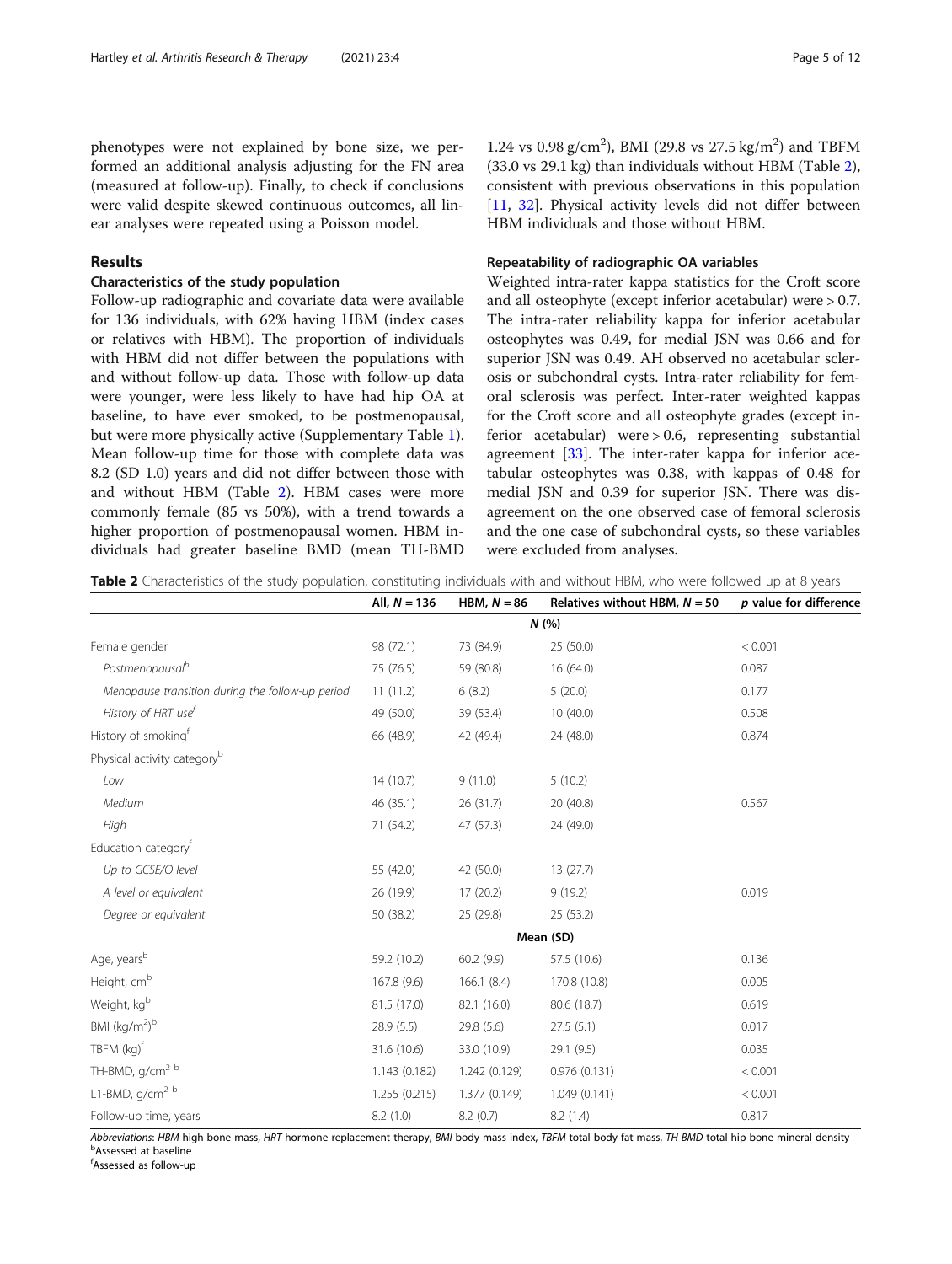<span id="page-5-0"></span>Table 3 Prevalence of radiographic and clinical sub-phenotypes of OA in the study population, stratified by HBM status

|                                            | All hips        |                          | <b>HBM hips</b>        |                                      | Non-HBM hips   |                                      |
|--------------------------------------------|-----------------|--------------------------|------------------------|--------------------------------------|----------------|--------------------------------------|
|                                            | Total N         | N (%) with sub-phenotype |                        | Total $N$ $N$ (%) with sub-phenotype |                | Total $N$ $N$ (%) with sub-phenotype |
| OA (Croft > 3)                             |                 |                          |                        |                                      |                |                                      |
| <b>Baseline</b>                            | 285             | 22 (7.7)                 | 179                    | 13(7.3)                              | 106            | 9(8.5)                               |
| Follow-up                                  | 275             | 33 (12.0)                | 173                    | 24 (13.9)                            | 102            | 9(8.8)                               |
| Incident                                   | 257             | 18(7.0)                  | 162                    | 15(9.3)                              | 95             | 3(3.2)                               |
| Progressive                                | 18              | 5(27.8)                  | 11                     | 2(18.2)                              | $\overline{7}$ | 3(42.9)                              |
| Hip replacement (identified on radiograph) |                 |                          |                        |                                      |                |                                      |
| <b>Baseline</b>                            | 290             | 5(1.7)                   | 184                    | 5(2.7)                               | 106            | $\mathsf{O}\xspace$                  |
| Follow-up                                  | 290             | 15(5.2)                  | 184                    | 11(6.0)                              | 106            | 4(3.8)                               |
| Incident                                   | 285             | 10(3.5)                  | 179                    | 6(3.4)                               | 106            | 4(3.8)                               |
| Osteophyte score                           |                 |                          |                        |                                      |                |                                      |
| <b>Baseline</b>                            | 285             |                          | 179                    |                                      | 106            |                                      |
| ${\cal O}$                                 |                 | 203 (71.2)               |                        | 126 (70.4)                           |                | 77 (72.6)                            |
| $1 - 4$                                    |                 | 75 (26.3)                |                        | 50 (27.9)                            |                | 25 (23.6)                            |
| $\geq$ 5                                   |                 | 7(2.5)                   |                        | 5(2.8)                               |                | 4(3.8)                               |
| Follow-up                                  | 275             |                          | 173                    |                                      | 102            |                                      |
| $\cal O$                                   |                 | 161 (58.6)               |                        | 94 (54.3)                            |                | 67 (65.7)                            |
| $1 - 4$                                    |                 | 105 (38.2)               |                        | 73 (42.2)                            |                | 32 (31.4)                            |
| $\geq$ 5                                   |                 | 9(3.3)                   |                        | 6(3.5)                               |                | 3(2.9)                               |
| Delta                                      | 275             |                          | 173                    |                                      | 102            |                                      |
| $<\,1$                                     |                 | 201 (73.1)               |                        | 121 (69.9)                           |                | 80 (78.4)                            |
| $\mathcal{I}$                              |                 | 48 (17.5)                |                        | 32 (18.5)                            |                | 16(15.7)                             |
| >1                                         |                 | 26 (9.5)                 |                        | 20 (11.6)                            |                | 6(5.9)                               |
| JSN score                                  |                 |                          |                        |                                      |                |                                      |
| Baseline                                   | 285             |                          | 179                    |                                      | 106            |                                      |
| $\mathcal O$                               |                 | 253 (88.8)               |                        | 160 (89.4)                           |                | 93 (87.7)                            |
| $1 - 2$                                    |                 | 27 (9.5)                 |                        | 16 (8.9)                             |                | 11(10.4)                             |
| $\geq$ 3                                   |                 | 5(1.8)                   |                        | 3(1.7)                               |                | 2(1.9)                               |
| Follow-up                                  | 275             |                          | 173                    |                                      | 102            |                                      |
| 0                                          |                 | 241 (87.6)               |                        | 149 (86.1)                           |                | 92 (90.2)                            |
| $1 - 2$                                    |                 | 28 (10.2)                |                        | 20 (11.6)                            |                | 8(7.8)                               |
| $\geq$ 3                                   |                 | 6(2.2)                   |                        | 4(2.3)                               |                | 2(2.0)                               |
| Delta                                      | 275             |                          | 173                    |                                      | 102            |                                      |
| $<\,1$                                     |                 | 261 (94.9)               |                        | 161 (93.1)                           |                | 100 (98.0)                           |
| $\mathcal{I}$                              |                 | 12 (4.4)                 |                        | 10(5.8)                              |                | 2(2.0)                               |
| >1                                         |                 | 2(0.7)                   |                        | 2(1.2)                               |                | (0.0)                                |
|                                            | All individuals |                          | <b>HBM</b> individuals |                                      |                | <b>Relatives without HBM</b>         |
|                                            | Total N         | Median (IQR)             | <b>Total N</b>         | Median (IQR)                         | <b>Total N</b> | Median (IQR)                         |
| WOMAC at follow-up                         |                 |                          |                        |                                      |                |                                      |
| Pain                                       | 145             | 0(0, 25)                 | 92                     | 10 (0, 35)                           | 53             | 0(0, 15)                             |
| Function                                   | 145             | 3.6(0, 25)               | 92                     | 10.7 (0, 30.4)                       | 53             | 0(0, 14.3)                           |
|                                            | <b>Total N</b>  | N(%                      | Total N                | N(%                                  | Total N        | N(%)                                 |
| Hip replacement (self-reported)            | 145             | 16 (11.0)                | 92                     | 13 (14.1)                            | 53             | 3(5.7)                               |

Abbreviations: HBM high bone mass, OA osteoarthritis, JSN joint space narrowing, WOMAC Western Ontario and McMaster Universities Osteoarthritis Index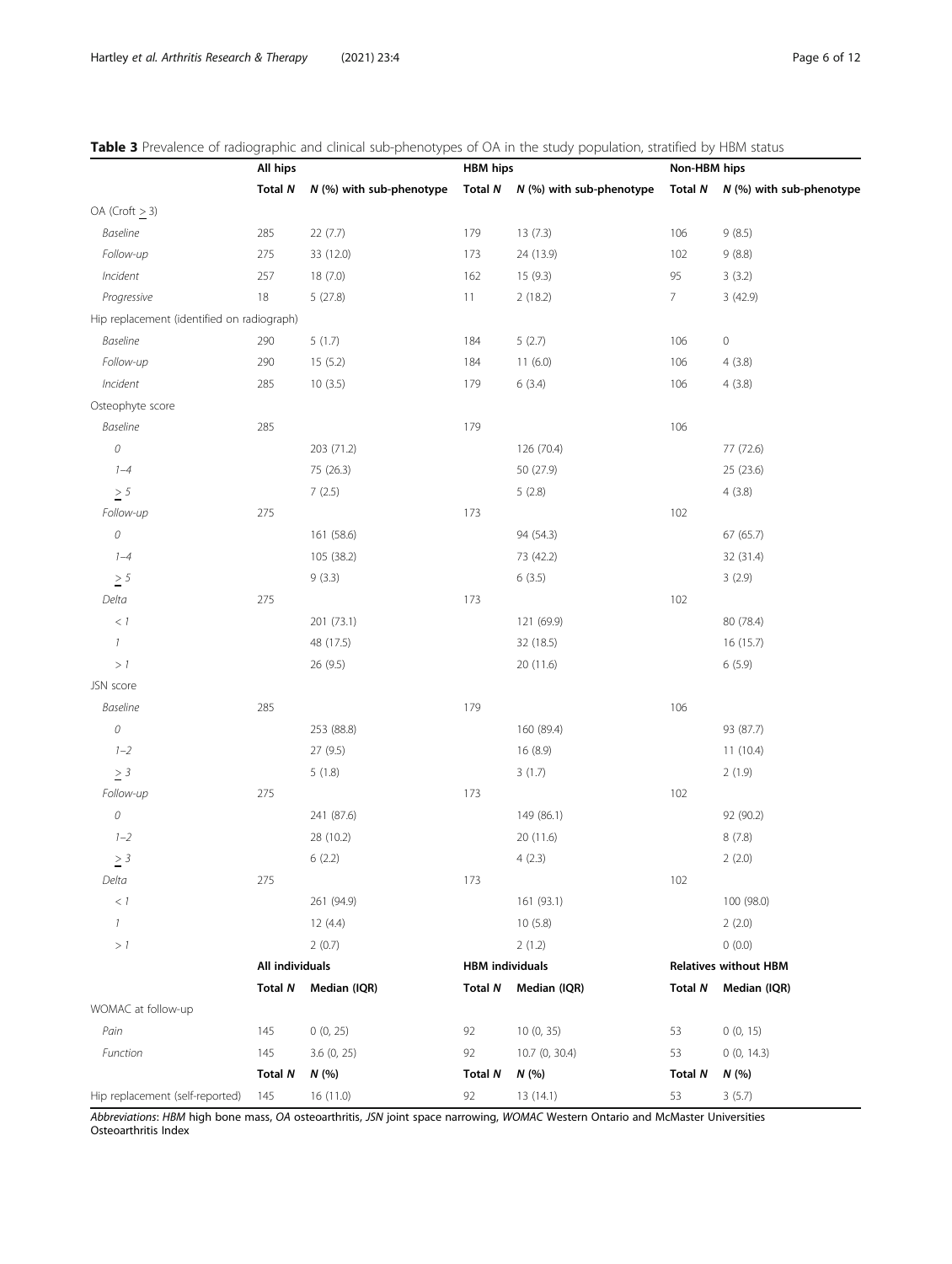HBM and the incidence and progression of overall hip OA Radiographic hip OA was observed in 7.7% of all 290 hips at baseline and 12.0% at follow-up (Table [3\)](#page-5-0). Of the 257 OA-free hips at baseline, 7.0% developed OA. There was no clear evidence that HBM was associated with an increased risk of overall incident OA measured by Croft score, before (model 1, OR = 2.54 [95%CI 0.66, 9.71], Fig. 2) or after adjustment for age, sex and follow-up time (model 2, 1.65 [0.41, 6.70]). Due to the low baseline prevalence of overall OA defined as Croft score ≥ 3 (i.e. the presence of osteophytes *and* JSN), we were unable to analyse OA progression. Using Croft score > 1 to define OA at baseline, 82 hips had potential to progress, of which 16 had a higher Croft score at follow-up than baseline (12 with HBM). However, no clear association between HBM and overall OA progression was observed (model 3, OR 4.14 [0.81, 21.3], Fig. 2). When combining incident and progressive OA to generate a variable for any incident or progressive hip OA, HBM was still not clearly associated with the overall change in hip OA severity (model 3, OR 1.72 [0.58, 5.11]).

#### Combined incidence and progression of radiographic hip OA sub-phenotypes

Of the total population, 28.8% hips had at least one osteophyte at baseline, rising to 41.5% at follow-up (Table [3\)](#page-5-0). JSN was much less prevalent at baseline and follow-up (11.3% and 12.4%, respectively). In unadjusted analyses, we found evidence that individuals with HBM experienced greater changes in both osteophyte and JSN scores than individuals without HBM ( $\beta_{\text{osteophvte}} = 0.30$ [0.05, 0.54],  $p = 0.019$  and  $\beta_{\text{ISN}} = 0.09$  [0.01, 0.16],  $p =$ 0.019,  $\beta$  reflects the difference in the mean change in osteophyte/JSN score between those with and without HBM). These associations persisted after adjustment for age, sex, follow-up time, baseline score, height and TBFM (model 3) (Fig. 2).

#### HBM and clinical features of hip OA

HBM was associated with 12-point [95% CI 5, 18] higher WOMAC pain scores and 13-point [7, 19] higher function scores in unadjusted analyses. Adjustment for age, sex, height and TBFM attenuated these relationships by



would represent a 1-point greater increase in summed osteophyte score, which is the equivalent of the appearance of one additional osteophyte over 8 years or the increase in the size of an osteophyte already present). Points for binary outcomes represent the odds ratio for individuals with HBM compared to their relatives with normal BMD. Model 1: unadjusted; model 2: adjusted for age, sex and follow-up time (plus baseline score for continuous outcomes); model 3: adjusted for age, sex, follow-up time, height and TBFM (plus baseline score for continuous outcomes).  $N_{\text{incident OA}} = 248$ ;  $N_{\text{continuous outcomes}} = 263$ . Abbreviation: JSN joint space narrowing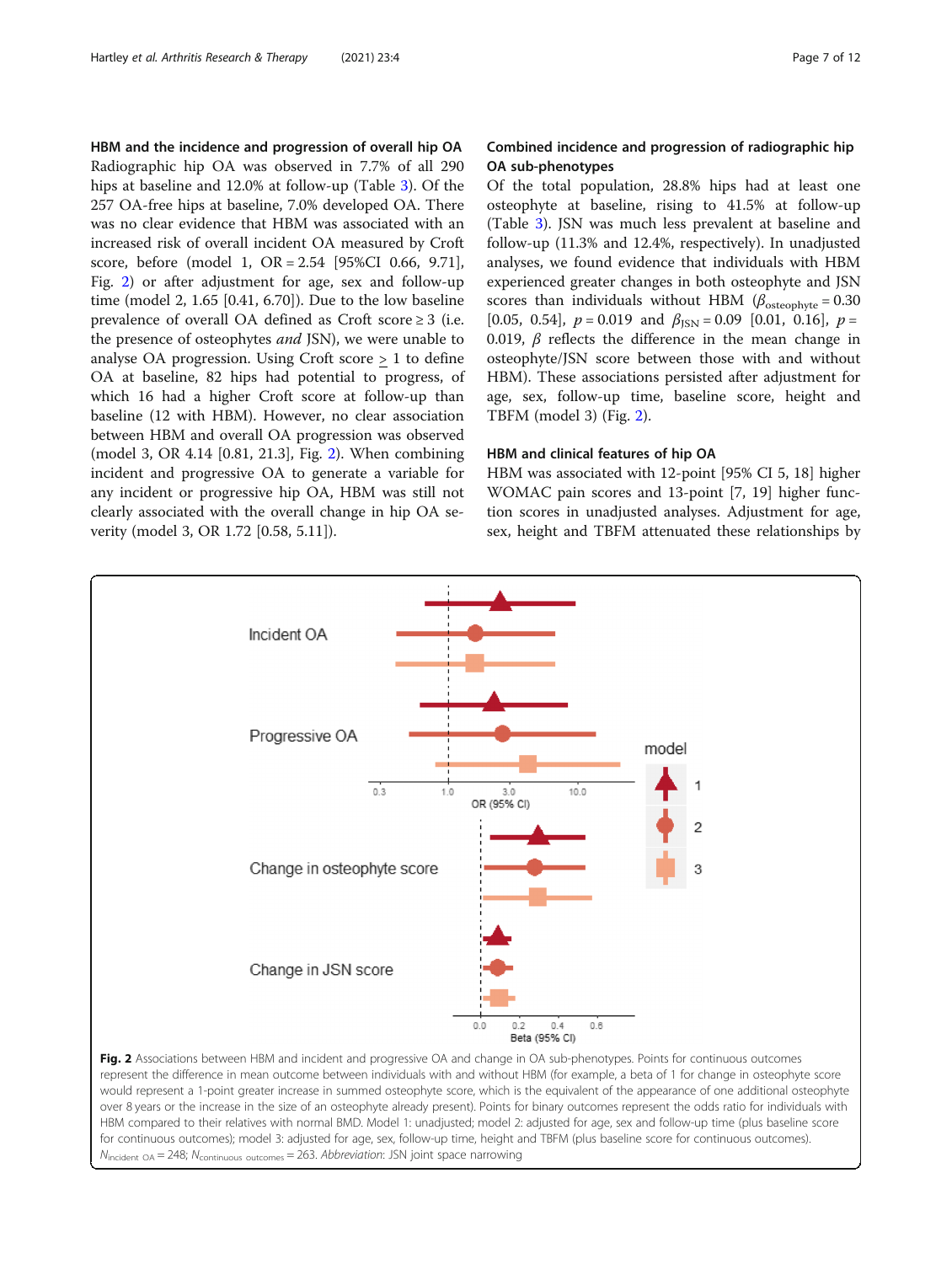approximately one-third to one-half  $(\beta_{\text{pain}} = 6.4 [-1.4,$ 14.2],  $p = 0.105$  and  $\beta_{\text{function}} = 8.3$  [0.7, 15.8],  $p = 0.032$ ,  $\beta$ represents the difference in mean WOMAC score between those with and without HBM). Further adjustment for osteophyte or JSN score at follow-up did not appear to explain these relationships (Fig. 3). There was some weak evidence supporting an increased odds of self-reported hip replacement in individuals with HBM who completed the follow-up questionnaire, compared to those without HBM (age, sex, height and TBFMadjusted OR = 4.27 [0.94, 19.5],  $p = 0.061$ ,  $N = 148$ ).

#### Sensitivity analyses

Including six individuals with an incident THR and a Croft score < 3 at baseline in the analysis of incident OA did not alter conclusions drawn. Neither did removing 10 hips from individuals who visited a different study site for follow-up radiographs, removing hips from individuals with DXA positioning errors, nor additional adjustment for TB DXA artefact. Conclusions were unchanged when performing a person-level analysis accounting for within-family clustering, although CIs were wider due to the reduced sample size (Supplementary Figure [1\)](#page-9-0). Additional adjustment for the FN area (as a measure of bone size) marginally attenuated effect estimates  $(\beta_{\text{osteophyte}} = 0.26 [0.01, 0.52]$  to  $0.21[-0.02, 0.44]$ and  $\beta_{\text{JSN}} = 0.08$  [0.01, 0.16] to 0.07 [4.74 × 10<sup>-3</sup>, 0.13]). Conclusions were unchanged when using a Poisson model, although the association between HBM and change in JSN score was stronger than the association with change in osteophyte score; however, it should be noted that these analyses may be biased by the need to recode negative values as zero.

#### **Discussion**

We have found evidence for increased osteophyte development (i.e. incidence and/or progression) and JSN at the hip, over an average of 8 years in individuals with HBM, compared to their relatives without HBM. Radiographic JSN is thought to indirectly reflect cartilage loss [\[34](#page-10-0)]. Furthermore, individuals with HBM have more hip pain and limitation of function in their daily activities, which adds further evidence for increased OA severity in this population. Low statistical power limited our ability to draw strong conclusions about the relationship between HBM and overall incident OA, based on the Croft score.

Few studies have determined the association between BMD and hip OA incidence or progression. Bergink et al. observed a relationship between FN-BMD and both hip OA incidence and progression in the Rotterdam study population  $[14]$ . We have extended these findings by determining the relationship between high BMD and the incidence and/or progression of individual radiographic sub-phenotypes. Barbour et al. identified weak evidence for worsening osteophytes with increasing BMD in JoCo, but no evidence for a relationship with



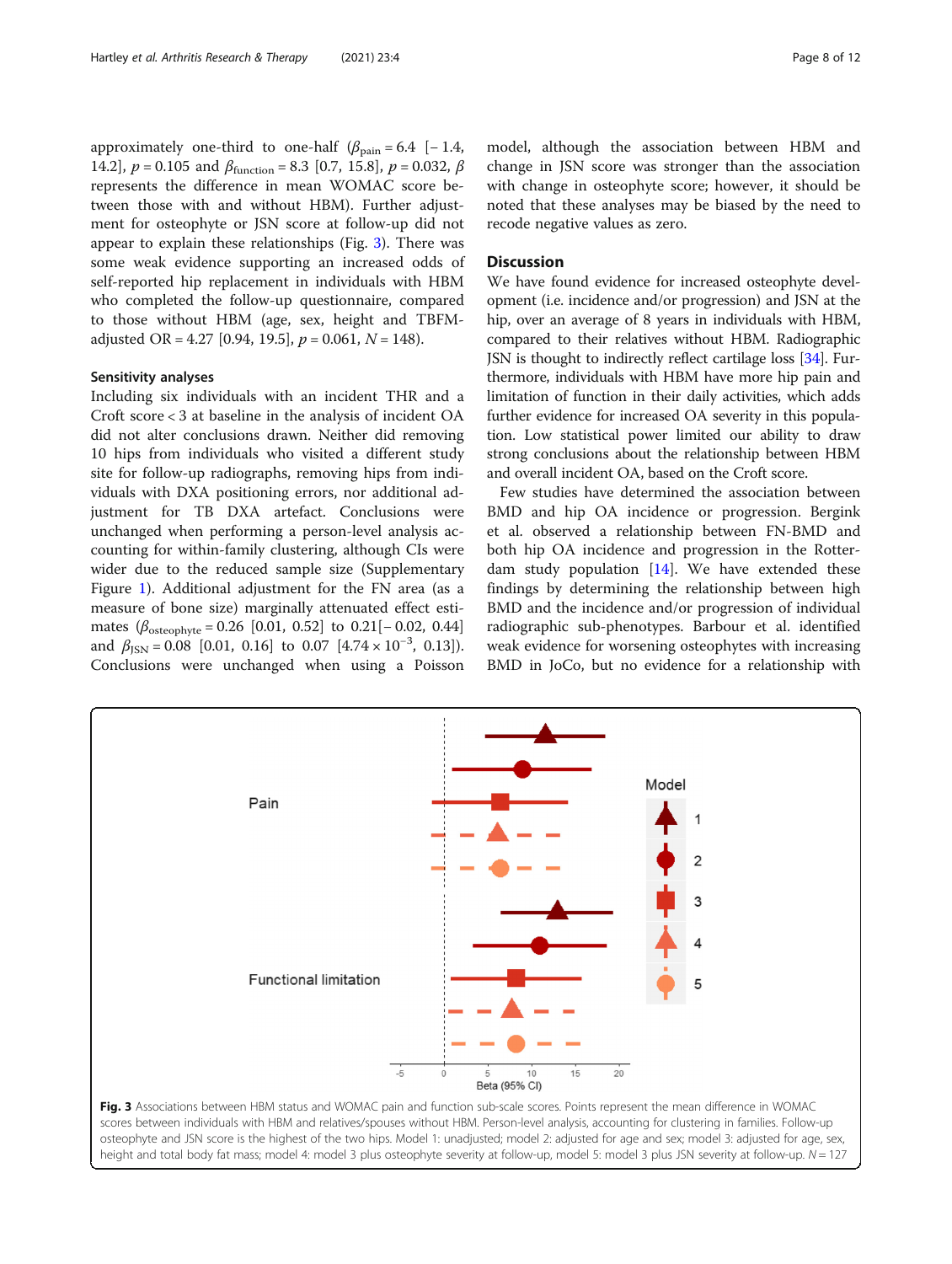JSN progression [[13](#page-10-0)], which is inconsistent with our observed (albeit weak) relationship between HBM and change in JSN score. Hochberg et al. identified a doseresponse relationship between BMD and subsequent incidence of OA in SOF [[15\]](#page-10-0). However, this relationship was no longer present when defining incidence based on JSN alone. In our analyses, whilst we did not observe strong evidence for an association between HBM and incident hip OA, possibly due to low numbers, the direction of effect was consistent with previous findings.

Our observed relationship between HBM and hip pain is consistent with studies of population-based cohorts, which have identified an increased BMD in those reporting hip pain [\[4](#page-10-0)]. The severity of OA sub-phenotypes did not appear to explain the relationship between HBM and hip pain or functional limitations, suggesting that HBM individuals have an increased risk of clinical OA independent of radiographic severity. The WOMAC questionnaire measures pain over the past 48 h, which may explain why radiographic OA severity did not explain current pain, as pain could increase during stages of rapid OA progression not captured by radiographs [[35\]](#page-10-0). An analysis of the Framingham and OA Initiative populations found that fewer than 25% of individuals with radiographic hip OA reported hip pain, and fewer than 20% reporting hip pain had radiographic hip OA [[36\]](#page-10-0). It is possible that increased pain and functional limitation in the HBM population could reflect other conditions of the hip, such as bursitis [[37\]](#page-10-0) or features of a mild skeletal dysplasia, or inflammation not detected on the radiograph.

Increased TBFM in the HBM population [\[32](#page-10-0)] did not appear to explain the relationship between HBM and change in radiographic OA sub-phenotypes. Adjustment for the FN area, as a measure of bone size, only explained a small proportion of the relationship. Unfortunately, we do not have measures of FN width, a reported risk factor for hip OA progression [[38\]](#page-10-0). It is plausible that HBM individuals would have greater FN width due to greater bone mass meaning measures of FN area may not equate to FN width in this population. Another factor which may mediate the relationship between HBM and development of hip OA sub-phenotypes is differences in hip shape. HBM individuals more commonly have features of cam-type deformity (i.e. larger femoral head size and reduced sphericity) compared to their relatives without HBM [\[39](#page-10-0)]. Evidence suggests that camtype deformities are a risk factor for end-stage hip OA and hence potentially for hip OA progression [\[40,](#page-10-0) [41\]](#page-10-0).

Although HBM is likely to be caused by the polygenic inheritance of multiple BMD loci  $[12]$  $[12]$ , or the monogenic inheritance of rare variants [[42](#page-10-0)], indicating that HBM precedes OA development, we cannot rule out the possibility that biological pleiotropy, rather than a causal effect, explains our results. We have previously identified an increased prevalence of pelvic enthesophytes in the HBM population, leading to the hypothesis that HBM individuals may have a genetic predisposition to form extra bone [[43\]](#page-10-0). We observed a stronger effect size for the relationship between HBM and change in hip osteophyte score, than we did for that between HBM and change in hip JSN score, which further suggests a 'boneforming' phenotype in this population. Further evidence for pleiotropy was provided by Hackinger et al. who found weak evidence for a genetic correlation between hip OA and LS-BMD, but not hip OA and FN-BMD [[44\]](#page-11-0). By performing a cross-phenotype meta-analysis between overall OA and LS-BMD, the authors identified novel loci in the SMAD3 gene [\[44](#page-11-0)]. SMAD3 is part of the transforming growth factor β (TGFβ) signalling pathway, regulating osteoblast differentiation and thus bone formation. The first discovered hip OA locus, growth differentiation factor-5 (GDF5), is a ligand for this pathway [\[45\]](#page-11-0), suggesting that this pathway contributes to both BMD and hip OA.

#### Strengths and limitations

The HBM study constitutes the largest population of individuals with extreme, unexplained, generalised HBM [[11\]](#page-10-0). We analysed change in OA sub-phenotypes separately, which allowed us to detect the stronger relationship with osteophyte development compared to change in JSN. We analysed change in osteophytes and JSN as continuous measures, increasing statistical power to detect associations and reducing the possibility of a ceiling effect by increasing the range of possible values from 0 to 6 for JSN and 0 to 10 for osteophytes and eliminating the possibility of selection bias in a case-only analysis.

The method of identifying individuals from NHS DXA databases ascertained a predominantly female and older population such that a relatively large proportion were unable to be followed up after 8 years, due to death or poor health. Hence, there was a lower baseline prevalence of radiographic hip OA in the population able to be followed up, meaning we had limited power to assess hip OA incidence and progression based on the overall Croft score. The baseline cross-sectional study was powered to determine if the odds of OA differed between HBM individuals and their relatives with an expected recruitment of 200 cases and 200 controls [\[10\]](#page-10-0). However, loss-to-follow-up over 8 years reduced our sample size and a retrospective power calculation for the analyses presented here showed that we had approximately 65% power to detect the change in osteophyte and JSN scores reported here and lower power to detect a difference in proportion of incident hip OA between HBM individuals and their non-HBM relatives. Radiographs and DXA scans were performed using standard protocols at each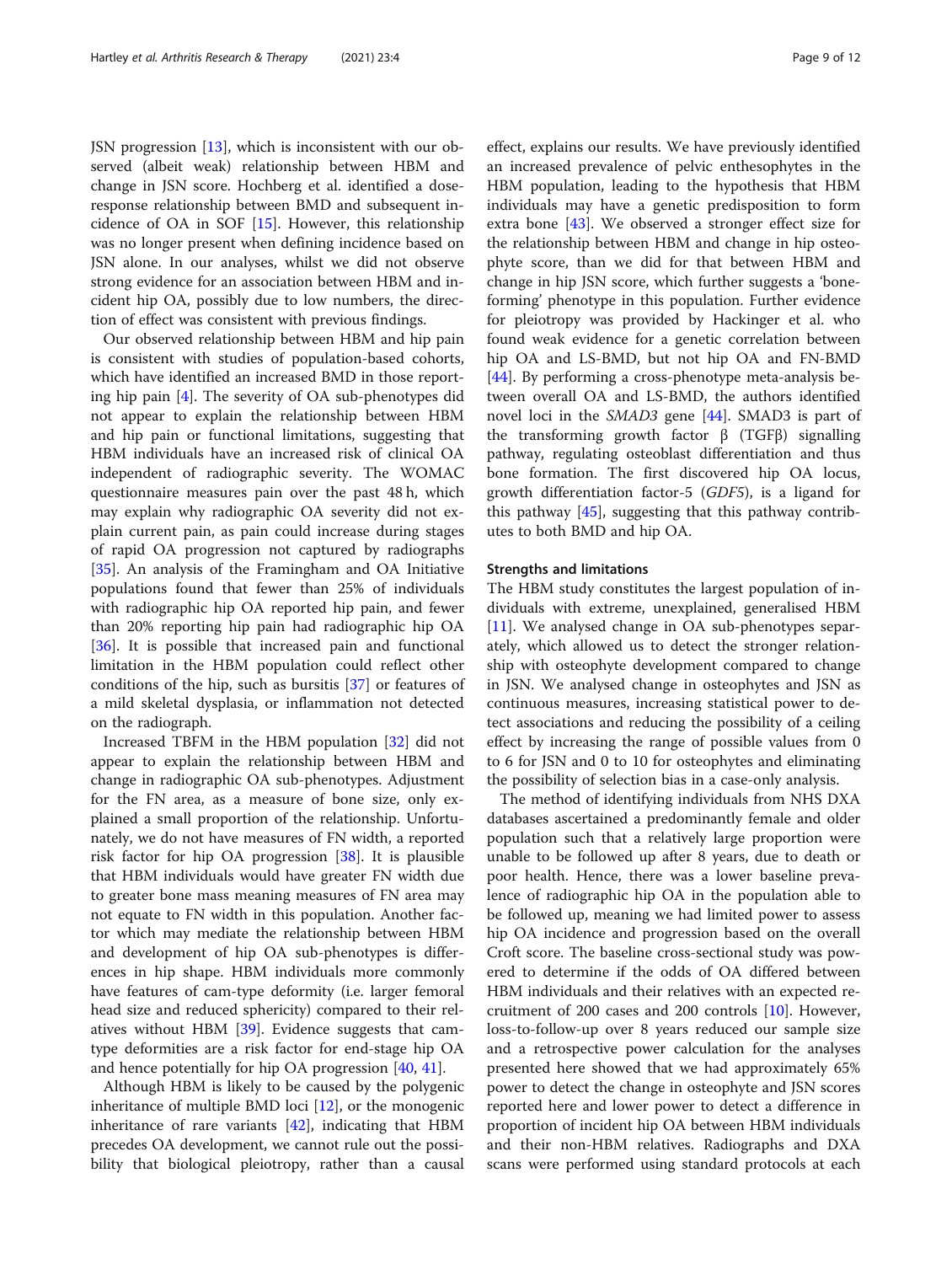<span id="page-9-0"></span>centre but were not standardised across centres. However, as 97% of individuals re-attended the same centre for follow-up, this is unlikely to affect our measures for change in radiographic features. Furthermore, measuring change in sub-phenotype variables did not separate hip OA sub-phenotype progression from incidence since these results had to be pooled to optimise sample size. As baseline and follow-up radiographs were not read as pairs, we did observe a few negative scores for change in osteophytes (8%) and change in JSN (1.5%), which were included in analyses, because removing these values as 'measurement error' would have biased results as there was likely to have been the same proportion of measurement error overinflating change, for which we would not have been able to account (hence the reasoning for not basing conclusions on the Poisson analysis). Radiographic grading of OA sub-phenotypes is subjective, which we limited using an established atlas [\[20](#page-10-0)], although our intrarater and inter-rater reliability were low for a few variables, attenuating the conclusions we can draw from this analysis. As the reader was blinded to timepoint, it is unlikely that radiographic features were systematically under-graded at baseline and over-graded at follow-up, meaning measurement error is unlikely to explain our results. WOMAC scores were only collected at follow-up, and therefore, we cannot draw conclusions about the relationship between HBM and symptomatic OA progression. Finally, as HBM individuals represent a rare and extreme tail of the BMD distribution, findings may not be generalisable to the wider population.

#### Conclusions

We have found evidence for associations between HBM and worsening of radiographic sub-phenotypes of hip OA over 8 years. We further provide evidence for greater symptoms of OA in HBM individuals. These associations are independent of the elevated fat mass observed in HBM individuals. Further genetic analyses are planned to determine the BMI-independent causal role of BMD in hip OA progression and to identify the underlying biological pathways explaining these associations.

#### Supplementary Information

The online version contains supplementary material available at [https://doi.](https://doi.org/10.1186/s13075-020-02371-0) [org/10.1186/s13075-020-02371-0.](https://doi.org/10.1186/s13075-020-02371-0)

Additional file 1: Supplementary Table 1. Baseline characteristics for those with and without follow-up data, **Supplementary Figure 1**. associations between HBM and incident OA and incident and progressive OA sub-phenotypes in person-level analyses.

#### Abbreviations

AP: Anteroposterior; BMD: Bone mineral density; BMI: Body mass index; CIs: Confidence intervals; DXA: Dual-energy X-ray absorptiometry; FN: Femoral neck; GEE: Generalised estimating equations; HBM: High bone mass; JoCo: Johnston County Osteoarthritis Project; JSN: Joint space

narrowing; LS: Lumbar spine; MrOS: Study of Osteoporotic Fractures in Men; OA: Osteoarthritis; REC: Research Ethics Committee; sBMD: Standardised bone mineral density; SOF: Study of Osteoporotic Fractures; TB: Total body; TBFM: Total body fat mass; TH: Total hip; THR: Total hip replacement; vBMD: Volumetric bone mineral density

#### Acknowledgements

We would like to thank all our HBM study participants and the staff at the University of Bristol and our collaborating centres: Addenbrooke's Wellcome Trust Clinical Research Facility, NIHR Bone Biomedical Research Unit in Sheffield, the Centre for Metabolic Bone Disease in Hull, Southmead Hospital in Bristol, Nuffield Orthopaedic Centre in Oxford, the Royal National Hospital for Rheumatic Diseases in Bath and St George's Hospital in London.

#### Authors' contributions

Conceptualization: JHT and CLG. Methodology: AH, SAH, JHT and CLG. Software: JP. Formal analysis: AH, JHT and CLG. Investigation: AH, SAH, MF EM, KESP, MKJ, MA, KM, MW, JHT and CLG. Writing of the original draft: AH, JT and CLG. Writing, review and editing: all authors. The authors read and approved the final manuscript.

#### Funding

The HBM study was supported by The Wellcome Trust (080280/Z/06/Z), the National Institute for Health Research Clinical Research Network (portfolio no. 5163) and Versus Arthritis (ref 20000). AH is funded by the Wellcome Trust (grant ref. 20378/Z/16/Z). Follow-up imaging at the Hull site was funded by OSPREY (OSteoPorosis Research in East Yorkshire). AH, LP, JHT and CLG work in, or are affiliated with, a University of Bristol and MRC funded unit (MC\_UU\_00011/1).

#### Availability of data and materials

The datasets during and/or analysed during the current study available from the corresponding author on reasonable request.

#### Ethics approval and consent to participate

Written informed consent was obtained in line with the Declaration of Helsinki [[46\]](#page-11-0). The study was approved by the Bath Multi-centre Research Ethics Committee (REC reference 05/Q2001/78) and each local NHS REC. Followup data collection was approved by the Central Bristol REC and NHS Health Research Authority.

#### Consent for publication

Not applicable.

#### Competing interests

The authors have no competing interests to disclose.

#### Author details

<sup>1</sup>Musculoskeletal Research Unit, Translational Health Sciences, Bristol Medical School, University of Bristol, Bristol, UK. <sup>2</sup>MRC Integrative Epidemiology Unit Population Health Sciences, Bristol Medical School, University of Bristol, Bristol, UK. <sup>3</sup> Royal National Hospital for Rheumatic Diseases, Royal United Hospitals Bath NHS Foundation Trust, Bath, UK.<sup>4</sup> Division of Informatics Imaging & Data Sciences, Faculty of Medical and Human Sciences, University of Manchester, Manchester, UK.<sup>5</sup> Academic Unit of Bone Metabolism, Department of Oncology and Metabolism, The Mellanby Centre For Bone Research, University of Sheffield, Sheffield, UK. <sup>6</sup>Centre for Metabolic Diseases, University of Sheffield Medical School, Sheffield, UK. <sup>7</sup>Centre for Integrated Research into Musculoskeletal Ageing, University of Sheffield Medical School, Sheffield, UK. <sup>8</sup>Cambridge NIHR Biomedical Research Centre and the Wellcome Trust Clinical Research Facility, Cambridge, UK. <sup>9</sup>Nuffield Department of Orthopaedics, Rheumatology and Musculoskeletal Sciences, University of Oxford, Oxford, UK. <sup>10</sup>Department of Diabetes, Endocrinology and Metabolism, Hull and East Yorkshire Hospitals NHS Trust, Hull, UK. <sup>11</sup>Centre for Rheumatology, St George's Hospital, St George's Healthcare NHS Trust, London, UK. 12Department of Radiology, Southmead Hospital, North Bristol NHS Trust, Bristol, UK.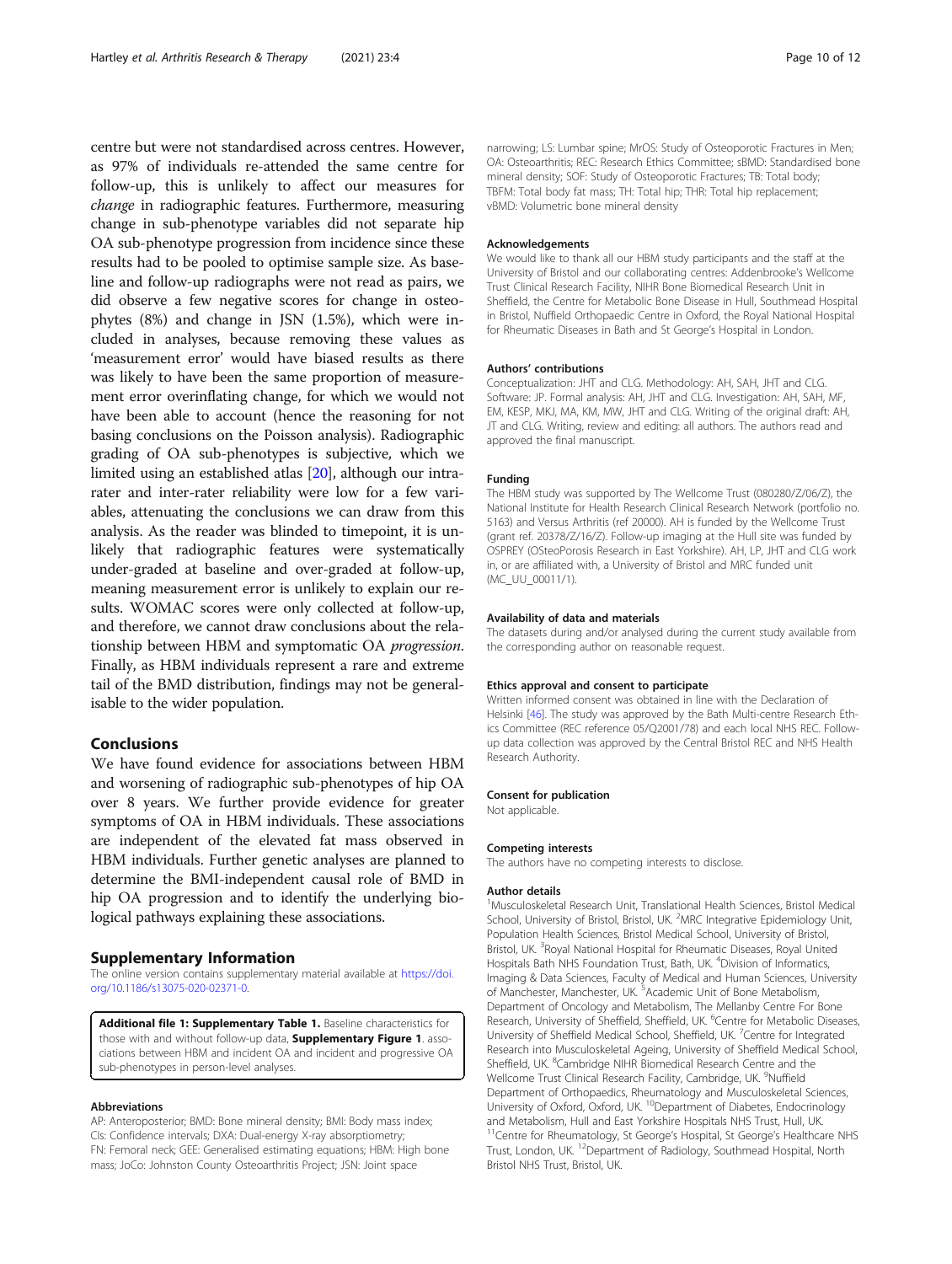#### <span id="page-10-0"></span>Received: 20 August 2020 Accepted: 9 November 2020 Published online: 06 January 2021

#### References

- 1. Cross M, Smith E, Hoy D, Nolte S, Ackerman I, Fransen M, et al. The global burden of hip and knee osteoarthritis: estimates from the global burden of disease 2010 study. Ann Rheum Dis. 2014;73(7):1323–30.
- 2. Stewart A, Black A, Robins SP, Reid DM. Bone density and bone turnover in patients with osteoarthritis and osteoporosis. J Rheumatol. 1999;26(3):622–6.
- 3. Glowacki J, Tuteja M, Hurwitz S, Thornhill TS, Leboff MS. Discordance in femoral neck bone density in subjects with unilateral hip osteoarthritis. J Clin Densitom. 2010;13(1):24–8.
- 4. Nevitt MC, Lane NE, Scott JC, Hochberg MC, Pressman AR, Genant HK, et al. Radiographic osteoarthritis of the hip and bone mineral density. The Study of Osteoporotic Fractures Research Group. Arthritis Rheum. 1995;38(7):907–16.
- 5. Chaganti RK, Parimi N, Lang T, Orwoll E, Stefanick ML, Nevitt M, et al. Bone mineral density and prevalent osteoarthritis of the hip in older men for the Osteoporotic Fractures in Men (MrOS) Study Group. Osteoporos Int. 2010; 21(8):1307–16.
- 6. Antoniades L, MacGregor AJ, Matson M, Spector TD. A cotwin control study of the relationship between hip osteoarthritis and bone mineral density. Arthritis Rheum. 2000;43(7):1450–5.
- 7. Edwards MH, Paccou J, Ward KA, Jameson KA, Moss C, Woolston J, et al. The relationship of bone properties using high resolution peripheral quantitative computed tomography to radiographic components of hip osteoarthritis. Osteoarthritis Cartilage. 2017;25(9):1478–83.
- 8. Burger H, van Daele PL, Odding E, Valkenburg HA, Hofman A, Grobbee DE, et al. Association of radiographically evident osteoarthritis with higher bone mineral density and increased bone loss with age. Rotterdam Stud Arthritis Rheum. 1996;39(1):81–6.
- 9. Arokoski JP, Arokoski MH, Jurvelin JS, Helminen HJ, Niemitukia LH, Kroger H. Increased bone mineral content and bone size in the femoral neck of men with hip osteoarthritis. Ann Rheum Dis. 2002;61(2):145–50.
- 10. Hardcastle SA, Dieppe P, Gregson CL, Hunter D, Thomas GE, Arden NK, et al. Prevalence of radiographic hip osteoarthritis is increased in high bone mass. Osteoarthr Cartil. 2014;22(8):1120–8.
- 11. Gregson CL, Steel SA, O'Rourke KP, Allan K, Ayuk J, Bhalla A, et al. 'Sink or swim': an evaluation of the clinical characteristics of individuals with high bone mass. Osteoporosis Int. 2012;23(2):643–54.
- 12. Gregson CL, Newell F, Leo PJ, Clark GR, Paternoster L, Marshall M, et al. Genome-wide association study of extreme high bone mass: contribution of common genetic variation to extreme BMD phenotypes and potential novel BMD-associated genes. Bone. 2018;114:62–71.
- 13. Barbour KE, Murphy LB, Helmick CG, Hootman JM, Renner JB, Jordan JM. Bone mineral density and the risk of hip and knee osteoarthritis: the Johnston county osteoarthritis project. Arthritis Care Res. 2017;69(12):1863–70.
- 14. Bergink AP, Rivadeneira F, Bierma-Zeinstra SM, Carola Zillikens M, Arfan Ikram M, Uitterlinden AG, et al. Are bone mineral density and fractures related to the incidence and progression of radiographic osteoarthritis of the knee, hip and hand in elderly men and women? The Rotterdam study. Arthritis Rheumatol. 2018;71(3):361–9.
- 15. Hochberg MC. Do risk factors for incident hip osteoarthritis (OA) differ from those for progression of hip OA? J Rheumatol Suppl. 2004;70:6–9.
- 16. Little RD, Carulli JP, Del Mastro RG, Dupuis J, Osborne M, Folz C, et al. A mutation in the LDL receptor-related protein 5 gene results in the autosomal dominant high-bone-mass trait. Am J Hum Genet. 2002;70(1):11–9.
- 17. Shepherd JA, Fan B, Lu Y, Wu XP, Wacker WK, Ergun DL, et al. A multinational study to develop universal standardization of whole-body bone density and composition using GE Healthcare lunar and Hologic DXA systems. J Bone Miner Res. 2012;27(10):2208–16.
- 18. Fan B, Lu Y, Genant H, Fuerst T, Shepherd J. Does standardized BMD still remove differences between Hologic and GE-Lunar state-of-the-art DXA systems? Osteoporos Int. 2010;21(7):1227–36.
- 19. Hanson J. Standardization of femur BMD. J Bone Miner Res. 1997;12(8): 1316–7.
- 20. Altman RD, Gold GE. Atlas of individual radiographic features in osteoarthritis, revised. Osteoarthritis Cartilage. 2007;15(Suppl A):A1–56.
- 21. Croft P, Cooper C, Wickham C, Coggon D. Defining osteoarthritis of the hip for epidemiologic studies. Am J Epidemiol. 1990;132(3):514–22.
- 22. Schneider CA, Rasband WS, Eliceiri KW. NIH Image to ImageJ: 25 years of image analysis. Nat Methods. 2012;9(7):671–5.
- 23. Whitehouse SL, Lingard EA, Katz JN, Learmonth ID. Development and testing of a reduced WOMAC function scale. J Bone Joint Surg Br. 2003; 85(5):706–11.
- 24. Bellamy N, Buchanan WW, Goldsmith CH, Campbell J, Stitt LW. Validation study of WOMAC: a health status instrument for measuring clinically important patient relevant outcomes to antirheumatic drug therapy in patients with osteoarthritis of the hip or knee. J Rheumatol. 1988;15(12): 1833–40.
- 25. Wylde V, Lenguerrand E, Gooberman-Hill R, Beswick AD, Marques E, Noble S, et al. Effect of local anaesthetic infiltration on chronic postsurgical pain after total hip and knee replacement: the APEX randomised controlled trials. Pain. 2015;156(6):1161–70.
- 26. Craig CL, Marshall AL, Sjostrom M, Bauman AE, Booth ML, Ainsworth BE, et al. International physical activity questionnaire: 12-country reliability and validity. Med Sci Sports Exerc. 2003;35(8):1381–95.
- 27. Hagstromer M, Oja P, Sjostrom M. The International Physical Activity Questionnaire (IPAQ): a study of concurrent and construct validity. Public Health Nutr. 2006;9(6):755–62.
- 28. Hallal PC, Victora CG. Reliability and validity of the International Physical Activity Questionnaire (IPAQ). Med Sci Sports Exerc. 2004;36(3):556.
- 29. Ballinger GA. Using generalized estimating equations for longitudinal data analysis. Organ Res Methods. 2004;7(2):127–50.
- 30. Huber PJ, editor The behavior of maximum likelihood estimates under nonstandard conditions. Proceedings of the Fifth Berkeley Symposium on Mathematical Statistics and Probability, volume 1: statistics; 1967 1967; Berkeley, Calif: University of California Press.
- 31. White H. A heteroskedasticity-consistent covariance matrix estimator and a direct test for heteroskedasticity. Econometrica. 1980;48(4):817–38.
- 32. Gregson CL, Paggiosi MA, Crabtree N, Steel SA, McCloskey E, Duncan EL, et al. Analysis of body composition in individuals with high bone mass reveals a marked increase in fat mass in women but not men. J Clin Endocrinol Metab. 2013;98(2):818–28.
- 33. Landis JR, Koch GG. The measurement of observer agreement for categorical data. Biometrics. 1977;33(1):159–74.
- 34. Guermazi A, Hunter DJ, Roemer FW. Plain radiography and magnetic resonance imaging diagnostics in osteoarthritis: validated staging and scoring. J Bone Joint Surg Am. 2009;91(Suppl 1):54–62.
- 35. Wesseling J, Bierma-Zeinstra SMA, Kloppenburg M, Meijer R, Bijlsma JWJ. Worsening of pain and function over 5 years in individuals with 'early' OA is related to structural damage: data from the Osteoarthritis Initiative and CHECK (Cohort Hip & Cohort Knee) study. Ann Rheum Dis. 2015;74(2):347.
- 36. Kim C, Nevitt MC, Niu J, Clancy MM, Lane NE, Link TM, et al. Association of hip pain with radiographic evidence of hip osteoarthritis: diagnostic test study. BMJ. 2015;351:h5983.
- 37. Nieuwenhuijse MJ, Nelissen RG. Hip pain and radiographic signs of osteoarthritis. BMJ. 2015;351:h6262.
- 38. Javaid MK, Lane NE, Mackey DC, Lui LY, Arden NK, Beck TJ, et al. Changes in proximal femoral mineral geometry precede the onset of radiographic hip osteoarthritis: the study of osteoporotic fractures. Arthritis Rheum. 2009; 60(7):2028–36.
- 39. Patel A, Baird D, Hardcastle S, Gregory J, Aspenden R, Faber B, et al. Do alterations in hip shape explain the increased risk of hip osteoarthritis in individuals with high bone mass? [Conference abstract]. Bone research society annual meeting 2016, Liverpool, UK. 2016.
- 40. Nicholls AS, Kiran A, Pollard TCB, Hart DJ, Arden CPA, Spector T, et al. The association between hip morphology parameters and nineteen-year risk of end-stage osteoarthritis of the hip: a nested case–control study. Arthritis Rheumatism. 2011;63(11):3392–400.
- 41. Agricola R, Heijboer MP, Bierma-Zeinstra SM, Verhaar JA, Weinans H, Waarsing JH. Cam impingement causes osteoarthritis of the hip: a nationwide prospective cohort study (CHECK). Ann Rheum Dis. 2013;72(6): 918–23.
- 42. Gregson CL, Bergen DJM, Leo P, Sessions RB, Wheeler L, Hartley A, et al. A rare mutation in SMAD9 associated with high bone mass identifies the SMAD-dependent BMP signaling pathway as a potential anabolic target for osteoporosis. J Bone Miner Res. 2020;35(1):92–105.
- 43. Hardcastle SA, Dieppe P, Gregson CL, Arden NK, Spector TD, Hart DJ, et al. Osteophytes, enthesophytes, and high bone mass a bone-forming triad with potential relevance in osteoarthritis. Arthritis Rheumatol. 2014;66(9): 2429–39.